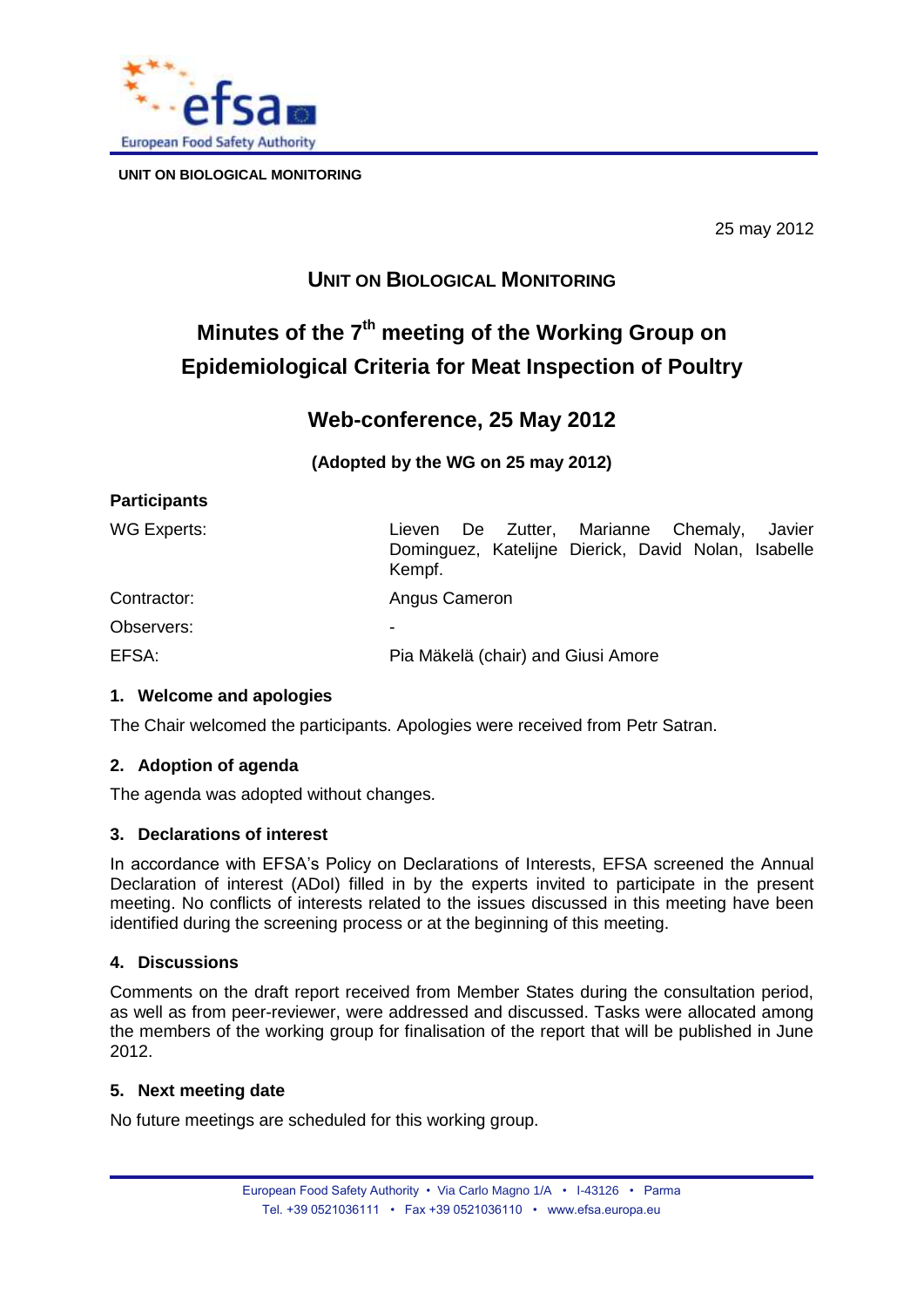

Parma, 16 April 2012

# **UNIT ON BIOLOGICAL MONITORING**

# **Minutes of the 6th meeting of the Working Group on Epidemiological Criteria for Meat Inspection of Poultry**

## **Prague, 16 April 2012**

**(Adopted by the WG on 16 April 2012)** 

| Lieven De Zutter, Javier Dominguez, Katelijne Dierick,<br>David Nolan, Isabelle Kempf, Petr Satran. |
|-----------------------------------------------------------------------------------------------------|
| Angus Cameron                                                                                       |
| -                                                                                                   |
| Pia Mäkelä (chair), Giusi Amore.                                                                    |
|                                                                                                     |

## **1. Welcome and apologies**

The Chair welcomed the participants. Apologies were received from Marianne Chemaly.

## **2. Adoption of agenda**

The agenda was adopted without changes.

### **3. Declarations of interest**

In accordance with EFSA's Policy on Declarations of Interests, EFSA screened the Annual Declaration of interest (ADoI) filled in by the experts invited to participate in the present meeting. No conflicts of interests related to the issues discussed in this meeting have been identified during the screening process or at the beginning of this meeting.

### **4. Discussions**

The latest version of the draft report including all the expert's contributions was discussed. Tasks were allocated among the members of the working group for finalisation of the report.

### **5. Next meeting date**

The  $7<sup>th</sup>$  WG meeting will be a web-conference to be scheduled at the end of May 2012. Experts will agree on the exact date of the web-conference by email.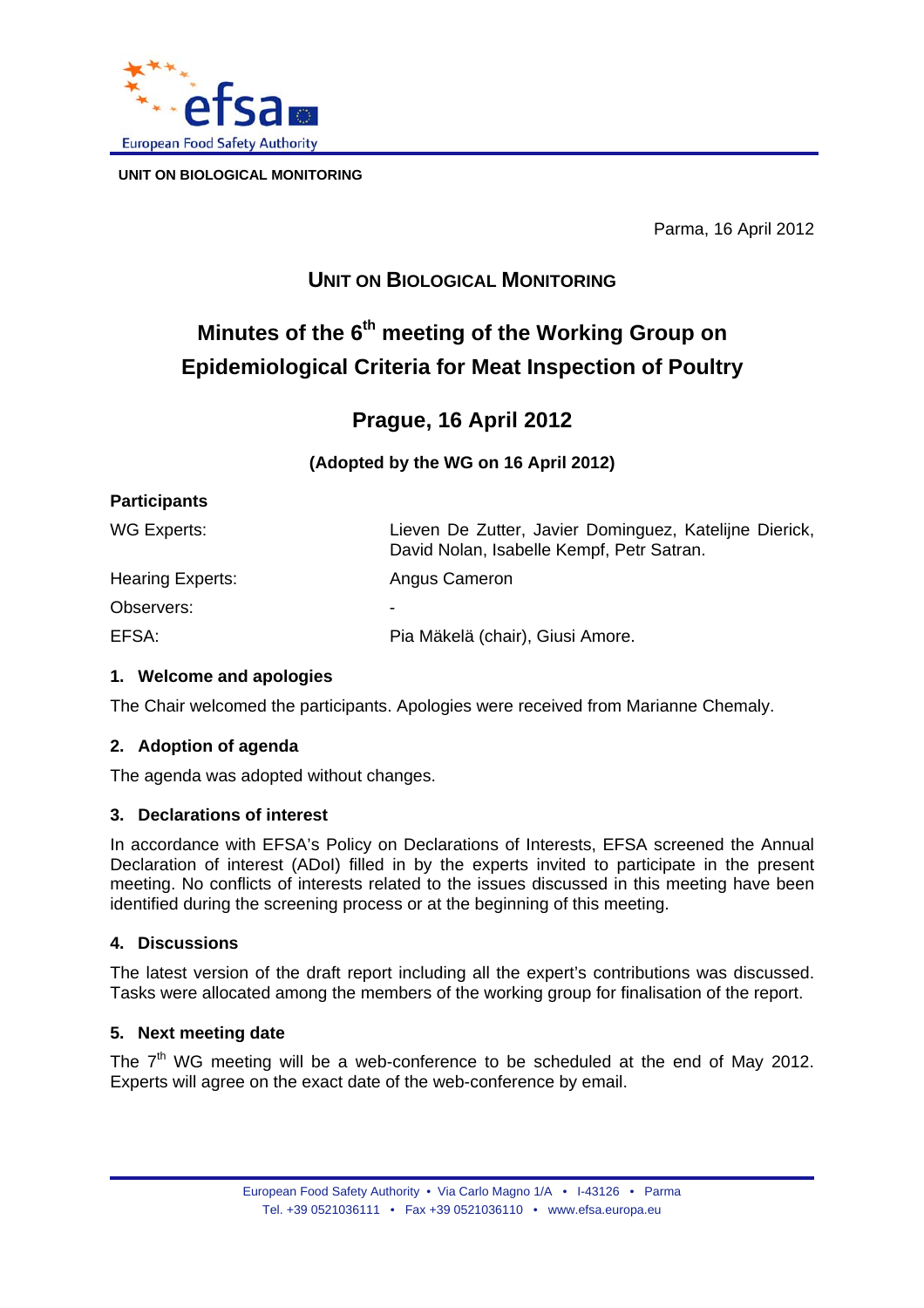

Parma, 8 March 2012

# **UNIT ON BIOLOGICAL MONITORING**

# **Minutes of the 5th meeting of the Working Group on Epidemiological Criteria for Meat Inspection of Poultry**

# **Parma, 8 March 2012**

**(Adopted by the WG on 8 March 2012)** 

| <b>Participants</b> |                                                                                                         |
|---------------------|---------------------------------------------------------------------------------------------------------|
| WG Experts:         | Lieven De Zutter, Javier Dominguez, Katelijne Dierick,<br>David Nolan, Isabelle Kempf, Marianne Chemaly |
| Hearing Experts:    | Angus Cameron                                                                                           |
| Observers:          | -                                                                                                       |
| EFSA:               | Pia Mäkelä (chair), Giusi Amore, Marios Georgiadis.                                                     |

## **1. Welcome and apologies**

The Chair welcomed the participants. Apologies were received from Petr Satran.

## **2. Adoption of agenda**

The agenda was adopted without changes.

### **3. Declarations of interest**

In accordance with EFSA's Policy on Declarations of Interests, EFSA screened the Annual Declaration of interest (ADoI) filled in by the experts invited to participate in the present meeting. No conflicts of interests related to the issues discussed in this meeting have been identified during the screening process or at the beginning of this meeting.

### **4. Discussions**

The latest version of the draft report including all the expert's contributions was discussed. Tasks were allocated among the members of the working group for finalisation of the report.

### **5. Next meeting date**

The 6<sup>th</sup> WG meeting will be held in Prague (CZ) on 16 April 2012.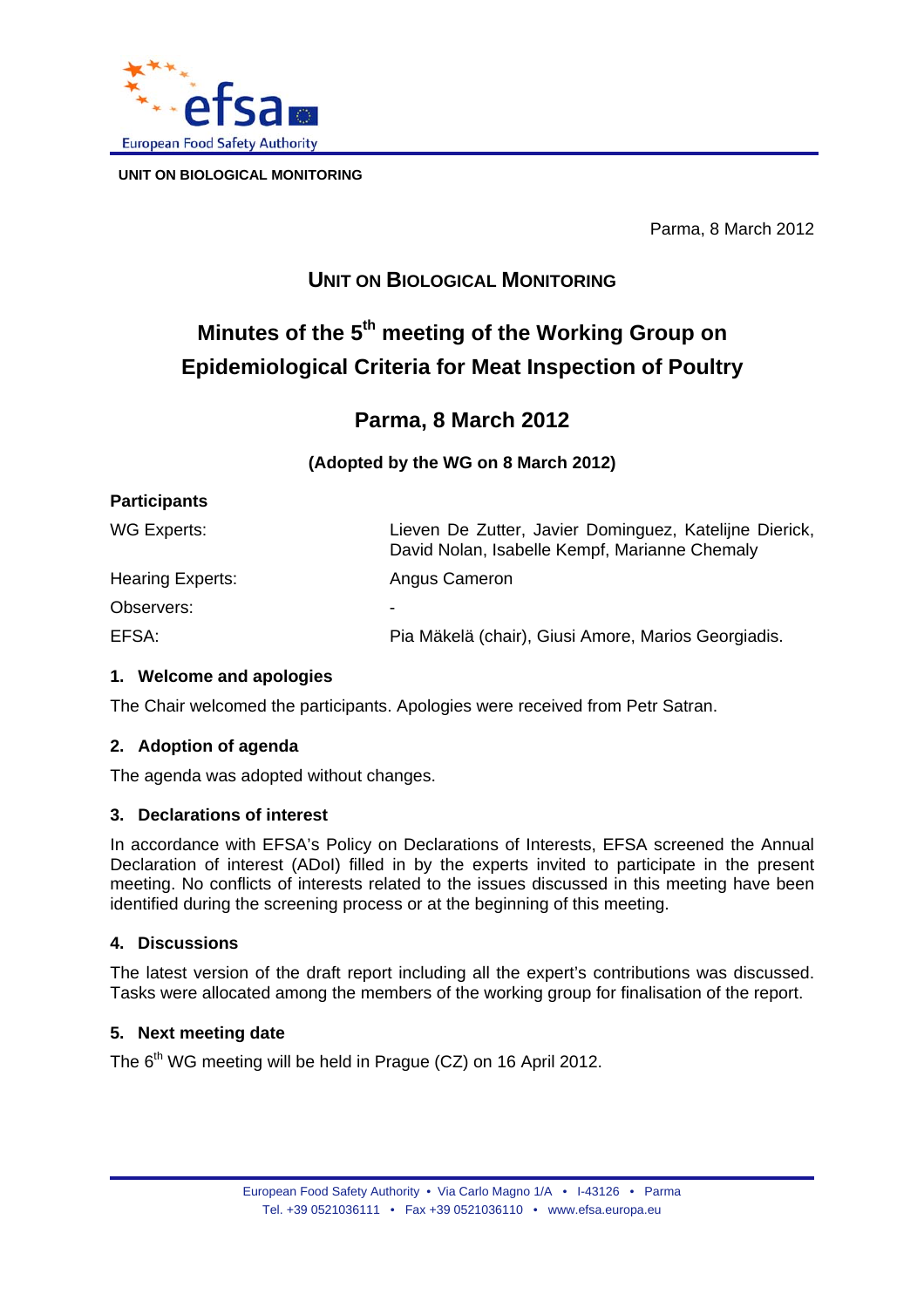

Parma, 18 January 2012

# **UNIT ON BIOLOGICAL MONITORING**

# **Minutes of the 4th meeting of the Working Group on Epidemiological Criteria for Meat Inspection of Poultry**

# **Ghent, 17 January 2012**

**(Adopted by the WG on 19 January 2012)** 

| <b>Participants</b> |                                                                                                      |
|---------------------|------------------------------------------------------------------------------------------------------|
| WG Experts:         | Lieven De Zutter, Javier Dominguez, Katelijne Dierick,<br>David Nolan, Petr Satran, Marianne Chemaly |
| Hearing Experts:    | Angus Cameron                                                                                        |
| Observers:          | -                                                                                                    |
| EFSA:               | Pia Mäkelä (chair), Giusi Amore, Marios Georgiadis.                                                  |

## **1. Welcome and apologies**

The Chair welcomed the participants. Apologies were received from Isabelle Kempf.

### **2. Adoption of agenda**

The agenda was adopted without changes.

### **3. Declarations of interest**

In accordance with EFSA's Policy on Declarations of Interests, EFSA screened the Annual Declaration of interest (ADoI) filled in by the experts invited to participate in the present meeting. No conflicts of interests related to the issues discussed in this meeting have been identified during the screening process or at the beginning of this meeting.

### **4. Discussions**

The latest version of the draft report including all the expert's contributions was discussed. Tasks were allocated among the members of the working group for further drafting of the report.

### **5. Next meeting date**

The next meeting will be held in Parma. The members of the working group will finally agree on the exact date of the next meeting using Doodle.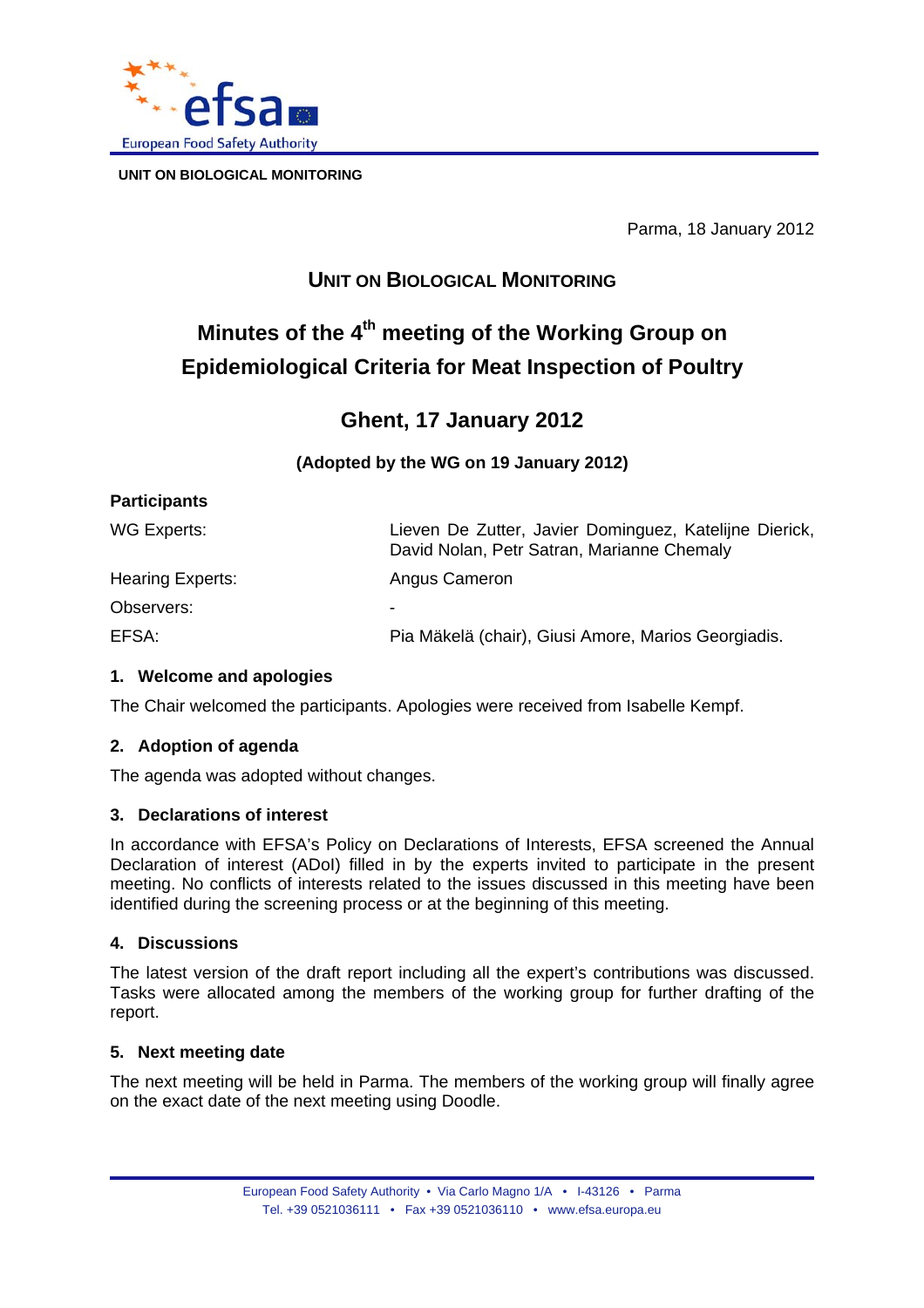

Parma, 8 November 2011

# **UNIT ON BIOLOGICAL MONITORING**

# **Minutes of the 3rd meeting of the Working Group on Epidemiological Criteria for Meat Inspection of Poultry**

## **Paris, 7 November 2011**

## **(Adopted by the WG on 9 November 2011)**

Satran, Marianne Chemaly

## **Participants**

WG Experts: Lieven De Zutter, Javier Dominguez, David Nolan, Petr

Hearing Experts:

Observers:

EFSA: Pia Mäkelä (chair), Giusi Amore, Marios Georgiadis.

## **1. Welcome and apologies**

The Chair welcomed the participants.

## **2. Adoption of agenda**

The agenda was adopted without changes.

### **3. Declarations of interest**

In accordance with EFSA's Policy on Declarations of Interests, EFSA screened the Annual Declaration of interest (ADoI) filled in by the experts invited to participate in the present meeting. No conflicts of interests related to the issues discussed in this meeting have been identified during the screening process or at the beginning of this meeting.

### **4. Discussions**

The expert's contributions to the draft report were discussed. Tasks were allocated among the members of the working group for further drafting of the report.

## **5. Next meeting date**

The next meeting will be held in January 2012 in Gent (Belgium). The members of the working group will finally agree on the exact date of the next meeting using Doodle.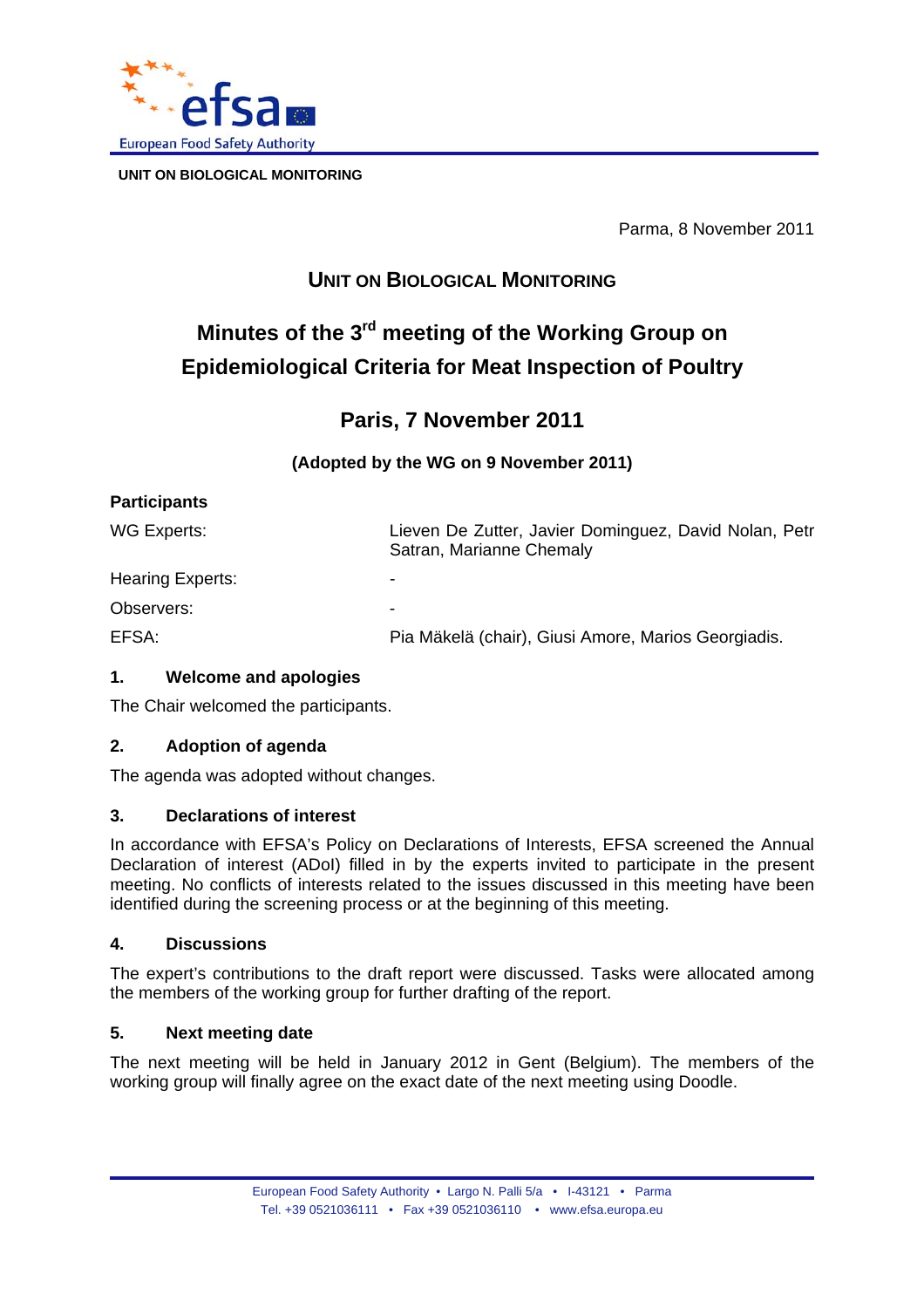

Parma, 24 August 2011

# **UNIT ON BIOLOGICAL MONITORING**

# **Minutes of the 2nd meeting of the Working Group on Epidemiological Criteria for Meat Inspection of Poultry**

# **Brussels, 24 August 2011**

## **(Adopted by the WG on 24 August 2011)**

Satran, Marianne Chemaly

## **Participants**

WG Experts: Lieven De Zutter, Javier Dominguez, David Nolan, Petr

Hearing Experts:

Observers:

EFSA: Pia Mäkelä (chair), Giusi Amore, Marios Georgiadis.

## **1. Welcome and apologies**

The Chair welcomed the participants.

## **2. Adoption of agenda**

The agenda was adopted without changes.

## **3. Declarations of interest**

In accordance with EFSA's Policy on Declarations of Interests, EFSA screened the Annual Declaration of interest (ADoI) filled in by the experts invited to participate in the present meeting. No conflicts of interests related to the issues discussed in this meeting have been identified during the screening process or at the beginning of this meeting.

## **4. Discussions**

The expert's contributions to the draft report were discussed. Tasks were allocated among the members of the working group for further drafting of the report.

## **5. Next meeting date**

The next meeting will be held on 7 November 2011. The members of the working group will finally agree on the exact place of the next meeting by email.